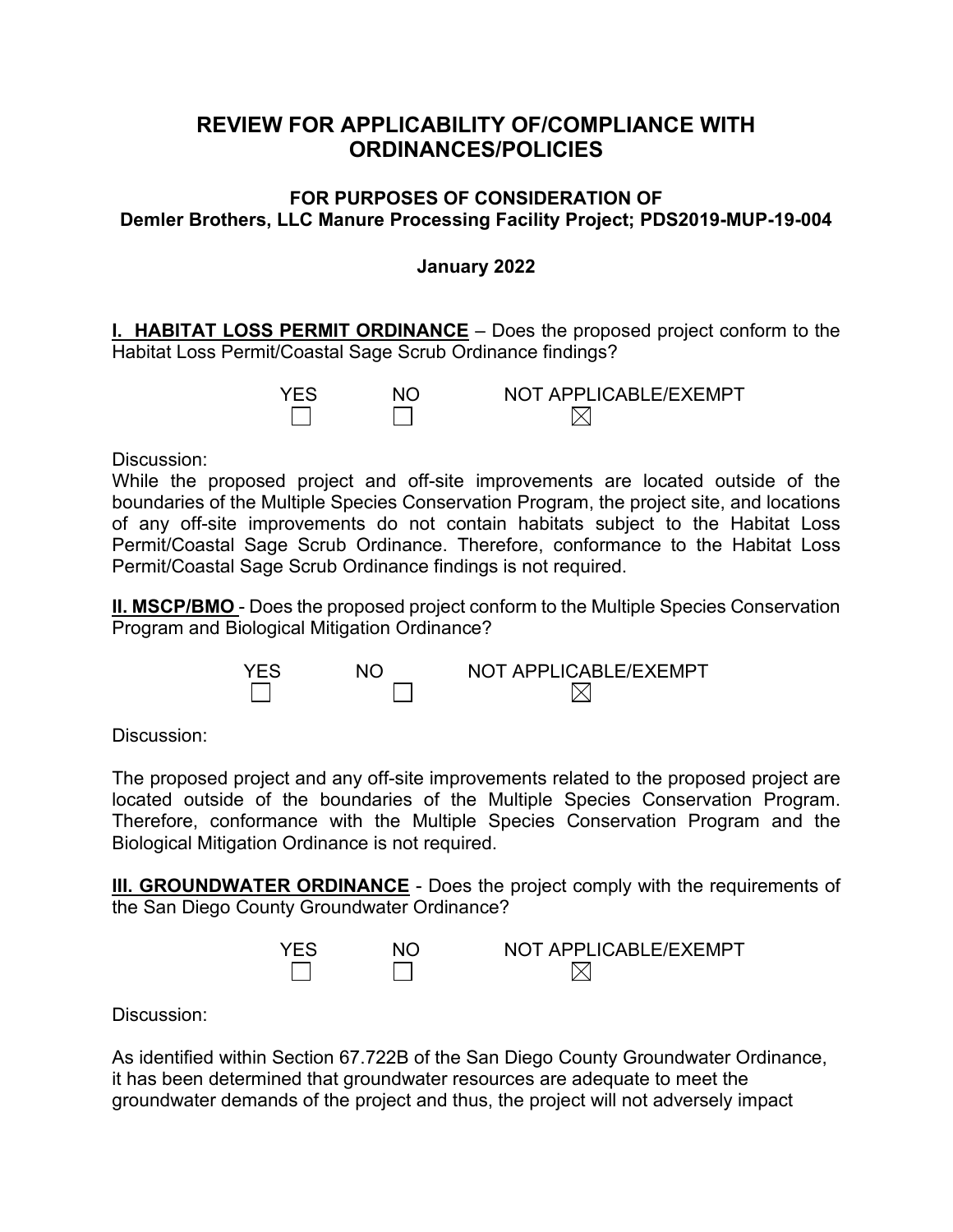groundwater availability. The proposed manure processing plant would require 400,000 gallons of water which would be trucked into the project site.

## **IV. RESOURCE PROTECTION ORDINANCE** - Does the project comply with:

| The wetland and wetland buffer regulations<br>(Sections 86.604(a) and (b)) of the Resource<br>Protection Ordinance?       | YES                | NΟ  | NOT APPLICABLE/EXEMPT |
|---------------------------------------------------------------------------------------------------------------------------|--------------------|-----|-----------------------|
| The Floodways and Floodplain Fringe section<br>(Sections 86.604(c) and (d)) of the Resource<br>Protection Ordinance?      | YES                | NO. | NOT APPLICABLE/EXEMPT |
| The Steep Slope section (Section 86.604(e))?                                                                              | YES                | NO. | NOT APPLICABLE/EXEMPT |
| The Sensitive Habitat Lands section (Section<br>86.604(f)) of the Resource Protection Ordinance?                          | YES<br>$\boxtimes$ | NΟ  | NOT APPLICABLE/EXEMPT |
| The Significant Prehistoric and Historic Sites<br>section (Section $86.604(g)$ ) of the Resource<br>Protection Ordinance? | YES                | NO. | NOT APPLICABLE/EXEMPT |

#### Discussion:

#### *Wetland and Wetland Buffers*:

The site contains no wetland habitats as defined by the San Diego County Resource Protection Ordinance. The site does not have a substratum of predominately undrained hydric soils, the land does not support, even periodically, hydric plants, nor does the site have a substratum that is non-soil and is saturated with water or covered by water at some time during the growing season of each year. Therefore, it has been found that the proposed project complies with Sections 86.604(a) and (b) of the Resource Protection Ordinance.

## *Wetland and Wetland Buffers*:

The project is not located near any floodway or floodplain fringe area as defined in the resource protection ordinance, nor is it near a watercourse plotted on any official County floodway or floodplain map.

## *Steep Slopes:*

There are no steep slopes on the property. Therefore, it has been found that the proposed project complies with Sections 86.604(e) of the RPO.

## *Sensitive Habitats:*

Sensitive habitat lands include unique vegetation communities and/or habitat that is either necessary to support a viable population of sensitive species, is critical to the proper functioning of a balanced natural ecosystem, or which serves as a functioning wildlife corridor. No sensitive habitat lands were identified on the site. Therefore, it has been found that the proposed project complies with Section 86.604(f) of the RPO.